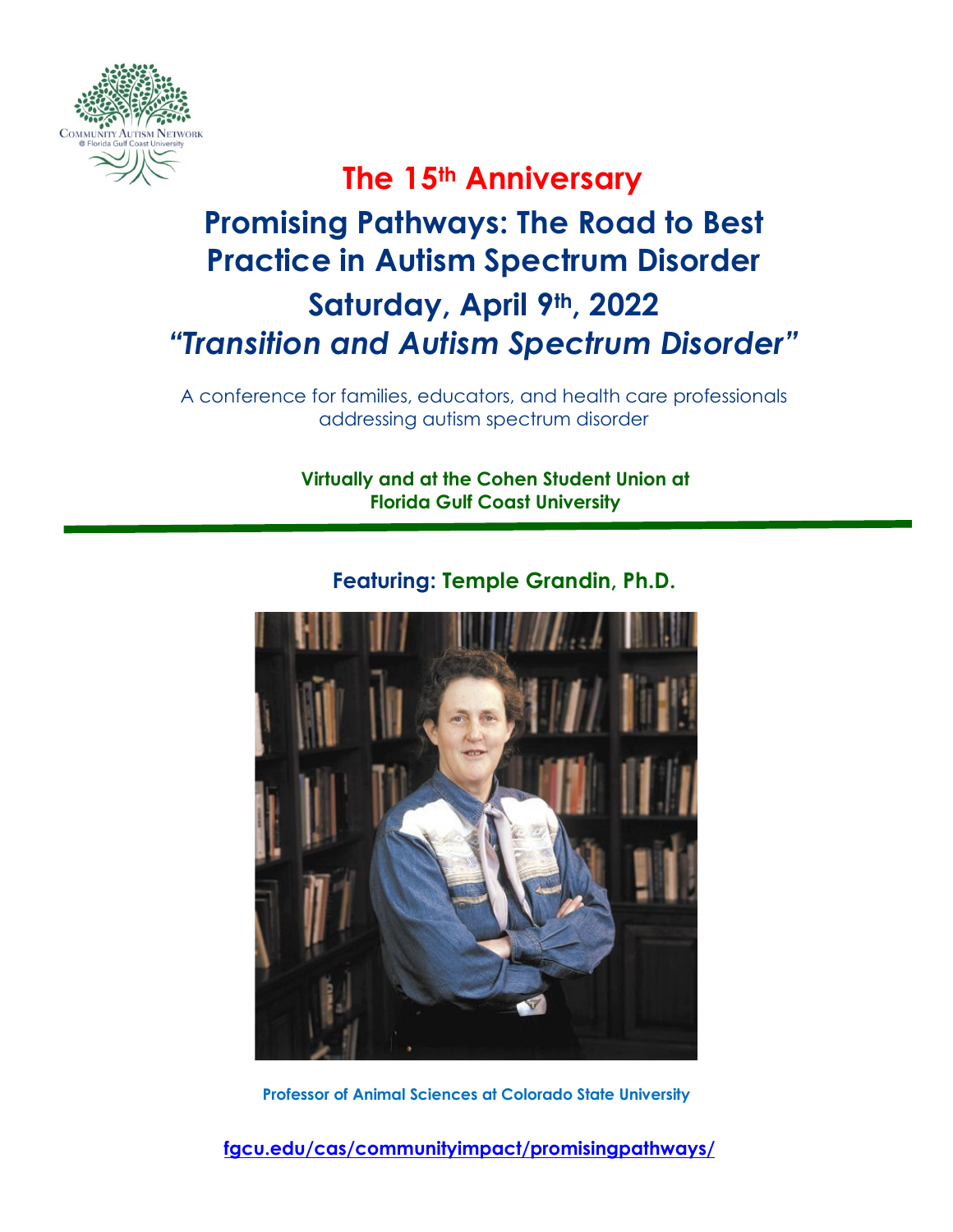



### **Conference Agenda**

**8:00 – 8:45 Registration:** Cohen Student Union, Ground Floor  **Vendor Tables:** Cohen Student Union Atrium  **Book signing**: Dr. Temple Grandin, Cohen 213 Please note that the FGCU bookstore will not open until 10:00am. The morning book-signing session will be for those who bring their books with them. Prof. Grandin's Books will be available for sale after 10 am in the Cohen Center Bookstore for those who wish to purchase a book to be signed by Prof. Grandin later in the day.

**YouTube Link to Conference:** *Please feel free to share the link below.*

[https://youtu.be/lxlW9BWitiU](https://nam04.safelinks.protection.outlook.com/?url=https%3A%2F%2Fyoutu.be%2FlxlW9BWitiU&data=04%7C01%7Camyaryan6176%40eagle.fgcu.edu%7C26cfce295faa4b47d53308da18027641%7Cf7a5a4ef4ffa4c80bfb3c12e28872099%7C0%7C0%7C637848696093135441%7CUnknown%7CTWFpbGZsb3d8eyJWIjoiMC4wLjAwMDAiLCJQIjoiV2luMzIiLCJBTiI6Ik1haWwiLCJXVCI6Mn0%3D%7C3000&sdata=xk1ZSIBd%2BAYAZpBJ92AYxrfbc%2FiyXeCEX2zizuUNgkM%3D&reserved=0)

| $9:00 - 9:15$   | <b>Welcome and Opening Remarks</b>                                                                                                                                         |  |
|-----------------|----------------------------------------------------------------------------------------------------------------------------------------------------------------------------|--|
|                 | Welcome: Dr. Joanna Salapska-Gelleri, College of Arts and Sciences<br>Introductions:<br>FGCU President Dr. Mike Martin<br>Dr. Shawn Felton, Dean, Marieb College of Health |  |
|                 | & Human Services                                                                                                                                                           |  |
| $9:15 - 10:45$  | Keynote Address: Prof. Temple Grandin, Colorado State University                                                                                                           |  |
|                 | Title: Developing Different Kinds of Minds                                                                                                                                 |  |
| $10:45 - 11:15$ | <b>Break</b><br>Book signing: Dr. Temple Grandin inside FGCU Bookstore<br><b>Vendor Tables</b>                                                                             |  |
| $11:30 - 12:30$ | <b>Panel Discussion</b><br>Please see page 3 for panelists and their biographies                                                                                           |  |
| 12:30 - 1:30    | <b>Book signing: Prof. Temple Grandin inside FGCU Bookstore</b>                                                                                                            |  |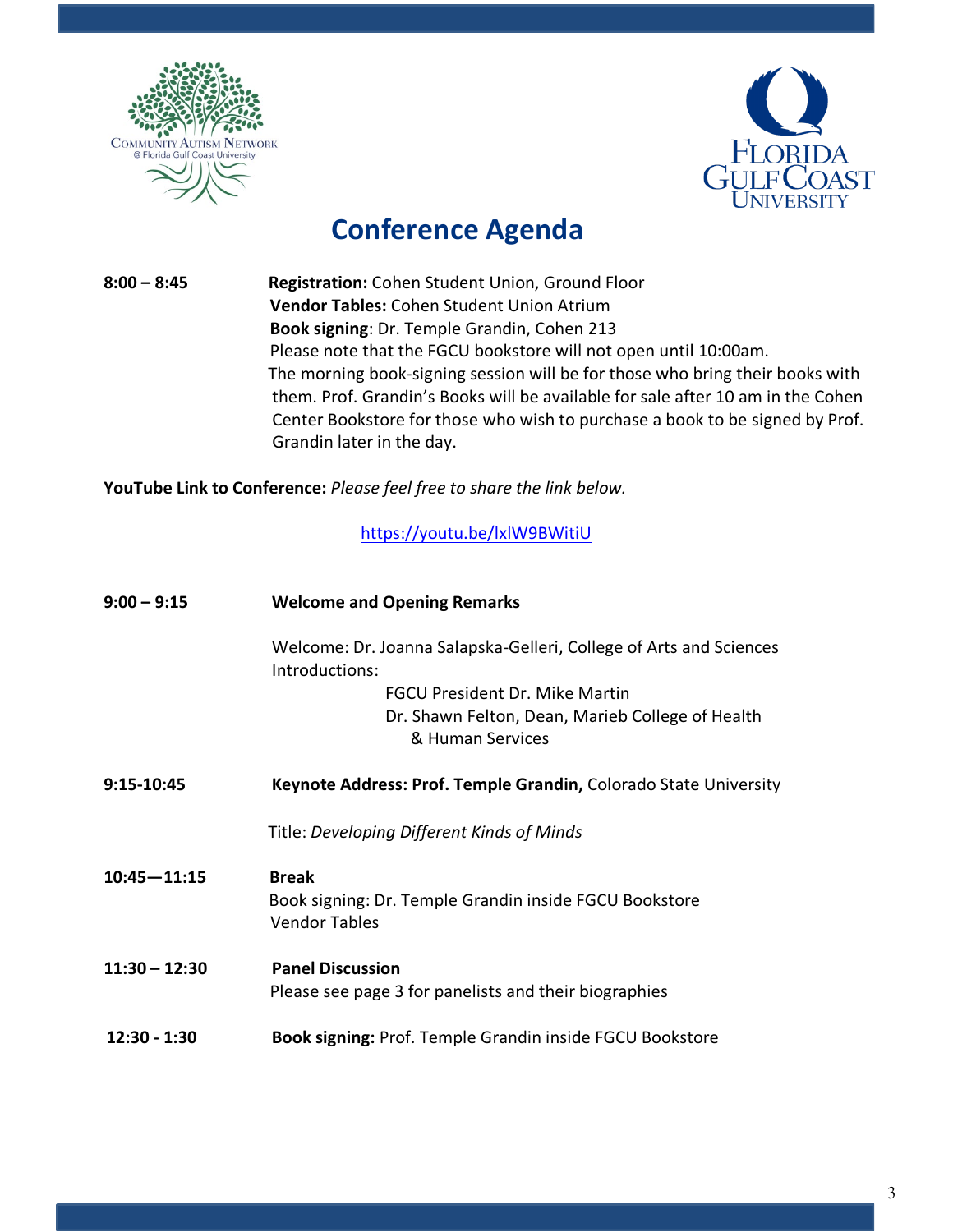### **Welcome to the 15th Annual Promising Pathways Conference!**



Our 2022 Keynote will be delivered by Professor Temple Grandin, the internationally renowned scholar, teacher, author and speaker on autism and animal behavior. A professor of Animal Sciences at Colorado State University, Dr. Grandin continues a successful career consulting on livestock handling equipment design and animal welfare. She has been featured on NPR (National Public Radio) and the BBC Special "The Woman Who Thinks Like a Cow". She has appeared on tv shows and online events including Larry King Live, 20/20, and 60 Minutes. Articles about Dr. Grandin have appeared in Time Magazine, the New York Times, Discover, Forbes and USA Today. Prof. Grandin was inducted into the American Academy of Arts and Sciences in 2016 and is the author of numerous books and articles including *Thinking in* 

*Pictures* and *Navigating Autism*. A designer of livestock handling facilities, Prof. Grandin's designs are located in the United States, Canada, Europe, Mexico, Australia, New Zealand, and other regions around the world. She earned a B.A. at Franklin Pierce College and an M.S. in Animal Science from Arizona State University. Dr. Grandin earned a Ph.D. in Animal Science from the University of Illinois in 1989. Today she teaches courses on livestock behavior and facility design at Colorado State University and consults with the livestock industry on facility design, livestock handling, and animal welfare. She is an enthusiastic advocate for young people and the autism community. Prof. Grandin's keynote will focus on transition into adulthood and the strengths of neurodiversity. We are so glad to welcome back Prof. Grandin to the Promising Pathways conference for her second keynote address, the first was during our  $5<sup>th</sup>$  anniversary event in 2012.

We hope you enjoy this year's 15th anniversary event and wish to thank our community sponsors and supporters, whose generous contributions have enabled us to offer the conference at no charge to attendees. While we do not specifically endorse sponsors, we do encourage you to visit our vendor exhibits and learn more about the programs and services available in our area. If you are interested in supporting next year's conference, please contact us at [promisingpathways@fgcu.edu](mailto:promisingpathways@fgcu.edu) or call 239-590-7358.

On behalf of the entire Planning Committee, we hope that the investment of your time today provides you with new knowledge, insight, and contacts. We welcome your feedback and will be providing a post-event survey via email. Upon completion, you will receive a certificate of attendance.

We hope you enjoy the conference!

Sincerely,

**Joanna and Annemarie**  Co-Chairs, Promising Pathways Planning Committee

**Dr. Joanna Salapska-Gelleri** Annemarie Connor, Ph.D, OTR/L Associate Professor, Cognitive Psychology **Assistant Professor, Director of CAN** Florida Gulf Coast University Florida Gulf Coast University

College of Arts and Sciences **Marieb College of Health and Human Services** Marieb College of Health and Human Services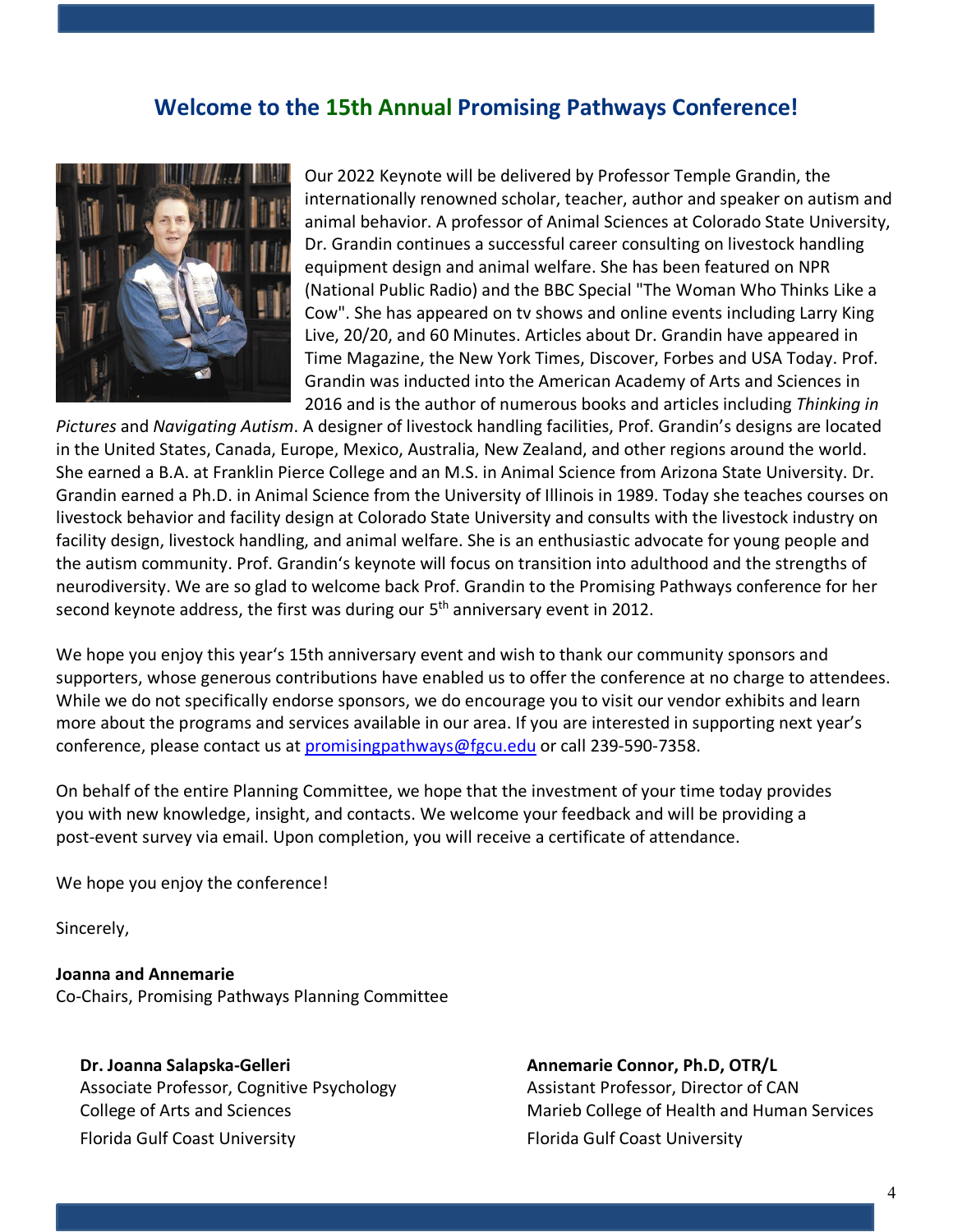# **2022 Conference Planning Committee:**

This conference is a community event coordinated by a regional volunteer planning committee. We are thankful for the time and efforts provided by everyone on our committee!

| Adrienne Yaryan    | FGCU - Occupational Therapy Student                    |
|--------------------|--------------------------------------------------------|
| Anjali Van Drie    | Family Initiative Inc.                                 |
| Dr. Ann Tilman     | FGCU - Marieb College                                  |
| Azlund Smutko      | Autism Navigator; Golisano Children's Hospital of SWFL |
| Christine Maughan  | Eventbrite coordinator for Promising Pathways          |
| Claudia Mona       | Family Network on Disabilities                         |
| Debbi Nicolosi     | Vendor Coordinator for Promising Pathways              |
| Iris Diaz          | Golisano Children's Hospital of SWFL                   |
| <b>Iris Perez</b>  | <b>FGCU-College of Education</b>                       |
| Jennifer Mills     | Autism Navigator; Golisano Children's Hospital of SWFL |
| Kevin Loch         | FGCU - Occupational Therapy Student                    |
| Kristin Wilhelm    | Autism Navigator; Golisano Children's Hospital of SWFL |
| Dr. Leslie Meskin  | <b>FGCU-Marieb College</b>                             |
| Lynn James         | Parent and Family Care Council                         |
| Dr. Noelle Balsamo | <b>FGCU-College of Education</b>                       |
| Dr. Sarah Fabrizi  | <b>FGCU-Marieb College</b>                             |
| Skyler Moore       | <b>FGCU Psychology Major</b>                           |
| Tamiki Lumpkin     | Eventbrite coordinator for Promising Pathways          |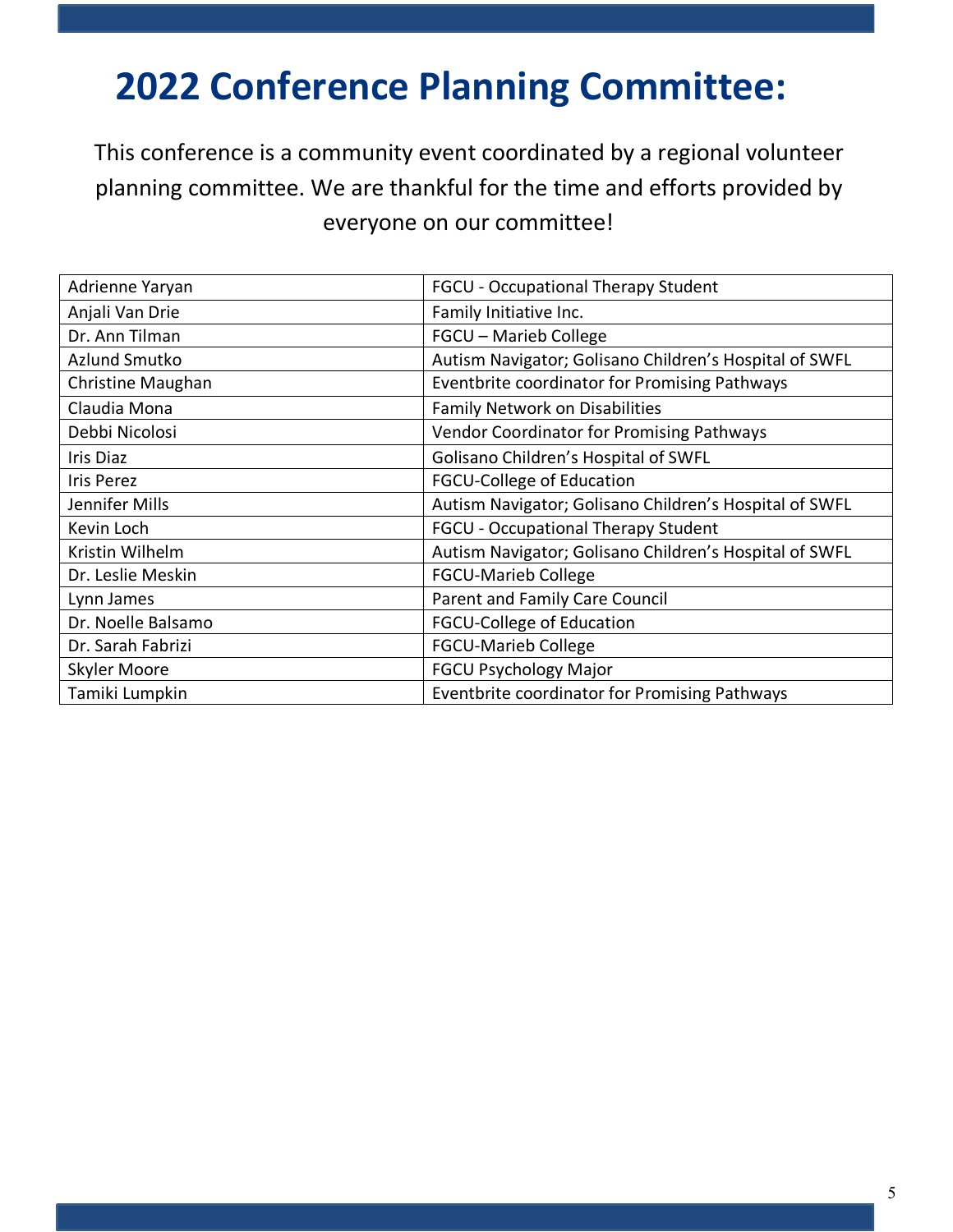## **2022 Round Table Discussion Panelists**

#### **Dr. Noelle Balsamo, Moderator**

Dr. Noelle Balsamo, Ed.D., BCBA-D is an Assistant Professor of Special Education, a member of the Community Autism Network (CAN) at Florida Gulf Coast University (FGCU), and a board-certified behavior analyst at the doctoral level (BCBA-D). Prior to joining FGCU in 2019, Dr. Balsamo was the Assistant Director at Florida Atlantic University (FAU) Center for Autism and Related Disabilities (CARD) and has over 18 years' experience supporting individuals with autism, their families, and related professionals in a variety of roles and settings. Dr. Balsamo specializes in the areas of autism, applied behavior analysis, parent and teacher education and inclusion.

#### **Dr. Temple Grandin**

Temple Grandin, PhD., is a Professor of Animal Sciences in the College of Agricultural Sciences at Colorado State University. She is a renowned scholar, scientist, speaker, animal behaviorist, autism activist and advocate. In 2010, Grandin was named one of Time Magazine's 100 most influential people in the world. She is the author of over 60 scientific articles and 20 books on topics including animal behavior, autism and supporting best practices for successful development and transition of individuals diagnosed with autism. Her most recent published books include *The Outdoor Scientist* (2022) and *Navigating Autism* (2021), among many others. In 2016, she was inducted into the American Academy of Arts and Sciences.

#### **Dr. Annemarie Connor**

Annemarie Connor, PhD, OTR/L is Assistant Professor of Occupational Therapy in the Department of Rehabilitation Sciences and Director of the Community Autism Network (CAN) at Florida Gulf Coast University. After 15 years of clinical experience as an occupational therapist (OT), Dr. Connor transitioned to academia to research the needs of an underserved segment of the disability community, adolescents and young adults with autism and related neurodevelopmental disorders. While ample funding and attention goes to research related to early identification, biological causes, and potential cures for autism, historically only 1-2% of federal research dollars has gone to understanding lifespan issues, such as employment and independent living. Dr. Connor's research agenda focuses on these complex needs and is informed by her OT clinical background and PhD in Rehabilitation Counseling, which honed her research skills to be team-based, interprofessional, population-specific, and clinically relevant. She has presented her work at the state, national, and international levels; published more than 12 refereed journal articles and book chapters, and is the principal investigator of multiple community-based participatory research projects.

#### **Brad Karpel**

Brad Karpel was born in Queens, NYC where he lived until he was 15 years old and then moved to SWFL with his family. He was diagnosed with Asperger's Syndrome when he was in his late teens. After a couple of challenging years of college, Brad was able to obtain a degree in Health Information Management from Florida SouthWestern State College and is currently working for Veterans Affairs. He found success in improving socializing and dating skills with speech therapy in his adult years. This helped to improve a broad range of communication and conventional skills in day-to-day life. He hopes to eventually move into his own place sometime later this year. Brad has presented at Promising Pathways on a number of prior occasions, sometimes with his family and sometimes alone, but always to a packed audience.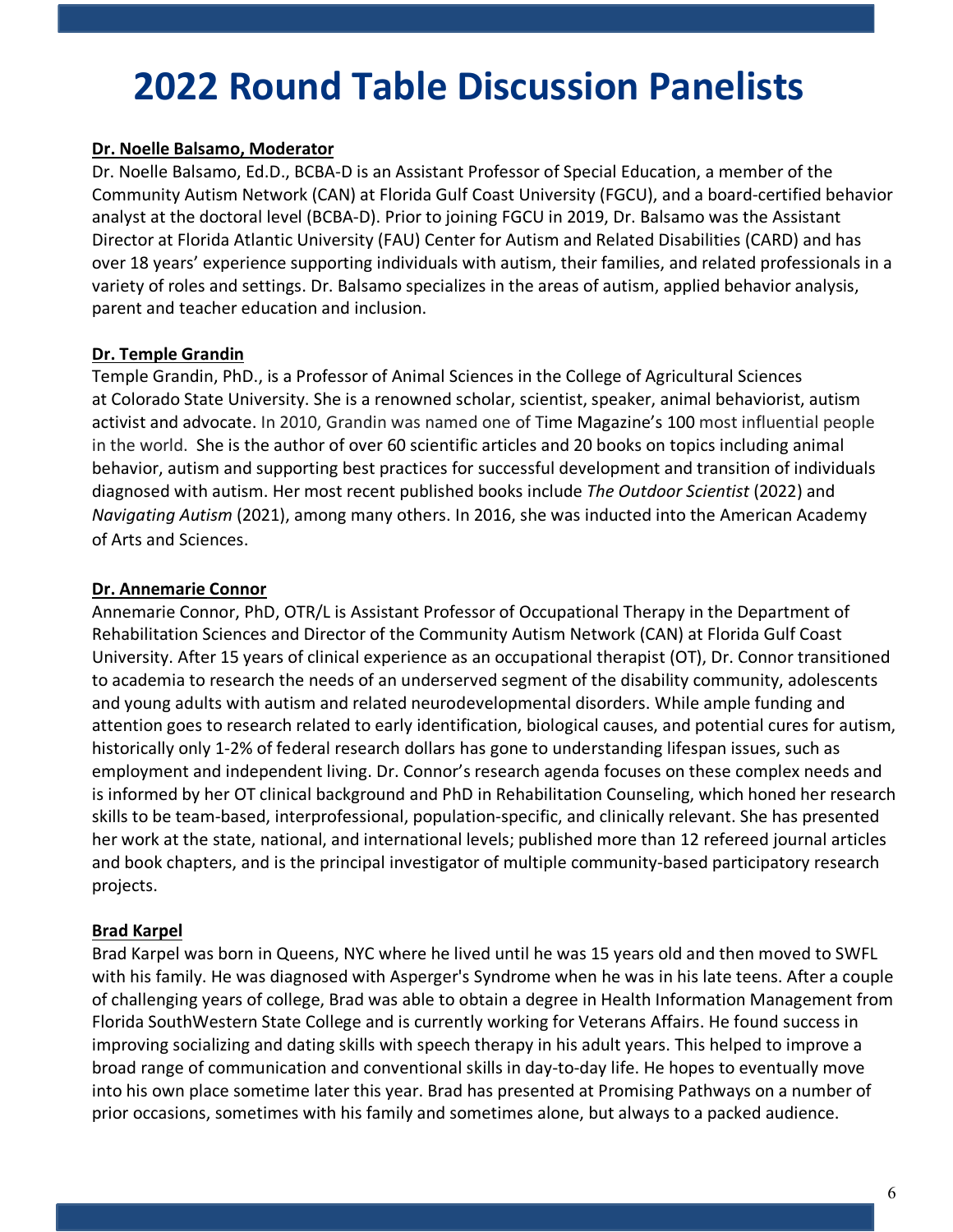#### **Kristin Wilhelm, BS SLP A**

Kristin Wilhelm is an Autism Navigator with the Pediatric Neurology and Developmental Medicine departments at Lee Health. Through this job, Kristin has been able to advocate, empower and help connect families with resources in the community as well as assist families in their transition journey. Kristin knows this journey firsthand as she lived the transition stages with her 22-year-old son, who is a phenomenal music expert and has been diagnosed with Autism. Kristin is actively involved with Project Transition Interagency Council through the Lee County School District and attends the annual Family Café on Disabilities in Orlando to stay current on topics related to Autism and transition.

#### **Misti Pollaro**

Misti Pollaro is a parent of three young men. Her 20-year-old son is on the spectrum and has recently left his Extended Transition program to pursue further education in Holistic Healing. Misti is her son's Supported Decision Maker and is helping her son reach his goals of owning his own business, living independently, and having his own family. She currently works for the Parent Support Network Project (PSN) under Family Network on Disabilities (FND), as the Parent Training Coordinator. With almost 3 decades of personal experience in Special Education and over a decade of professional experience, Misti strives to be more relatable to parents and caregivers sharing the knowledge and lived experiences that she has gained.

#### **Dr. Omar Rieche**

Dr. Rieche, is a Board-certified child, adolescent and adult psychiatrist diplomat of the American Board of Psychiatry and Neurology, Inc, specializing in anxiety, autism, and obsessive-compulsive disorder. Dr. Rieche serves as the Chief Medical Officer for Elite DNA Therapy Services since 2017. He participates on several non-profit Board of Directors including C.A.R.E.S. Suicide Prevention, and Lee County Drug Free Coalition, Autism Task Force Lee County School Board and CHADD. Dr. Rieche is a passionate Mental Health advocate which is illustrated through his unrelenting support for many not-for-profit charitable organizations by serving on various Boards of Directors, and his long history in serving many marginalized, underserved, and complex populations. He has helped implement and evaluate mental health programs for children and adolescents. In his many roles, Dr. Rieche is leading the way in advancing compassionate, compressive, patient-centered, integrated team-based care, and innovative approaches to Solving (combatting) the Mental Health Crisis in Southwest Florida.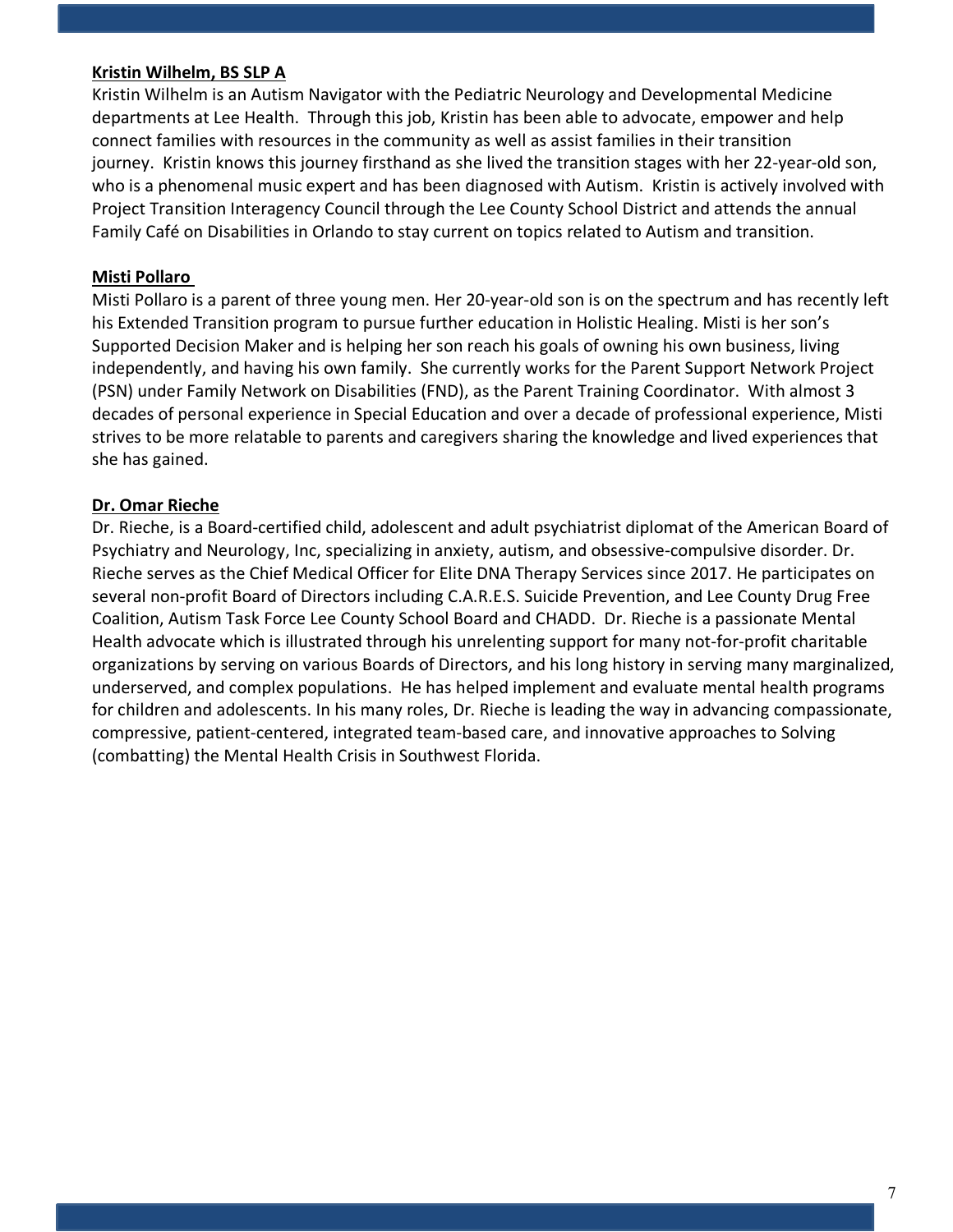#### **Continuing Education (CE) Credits Available**

Promising Pathways 2022 will offer 2 sessions eligible for 3 hours of CE credits to registered occupational therapists, certified occupational therapy assistants, physical therapists, and physical therapy assistants. All continuing education credits are provided through the Department of Rehabilitation Sciences at Florida Gulf Coast University. All registrants who would like credit submitted to CE Broker must sign in and sign out at the onsite CEU table and complete a conference evaluation. Other professionals not listed may be able to selfsubmit for CE using the certificate of completion. The CEU table will be located on the ground floor of the Cohen Students Union, near the conference registration.